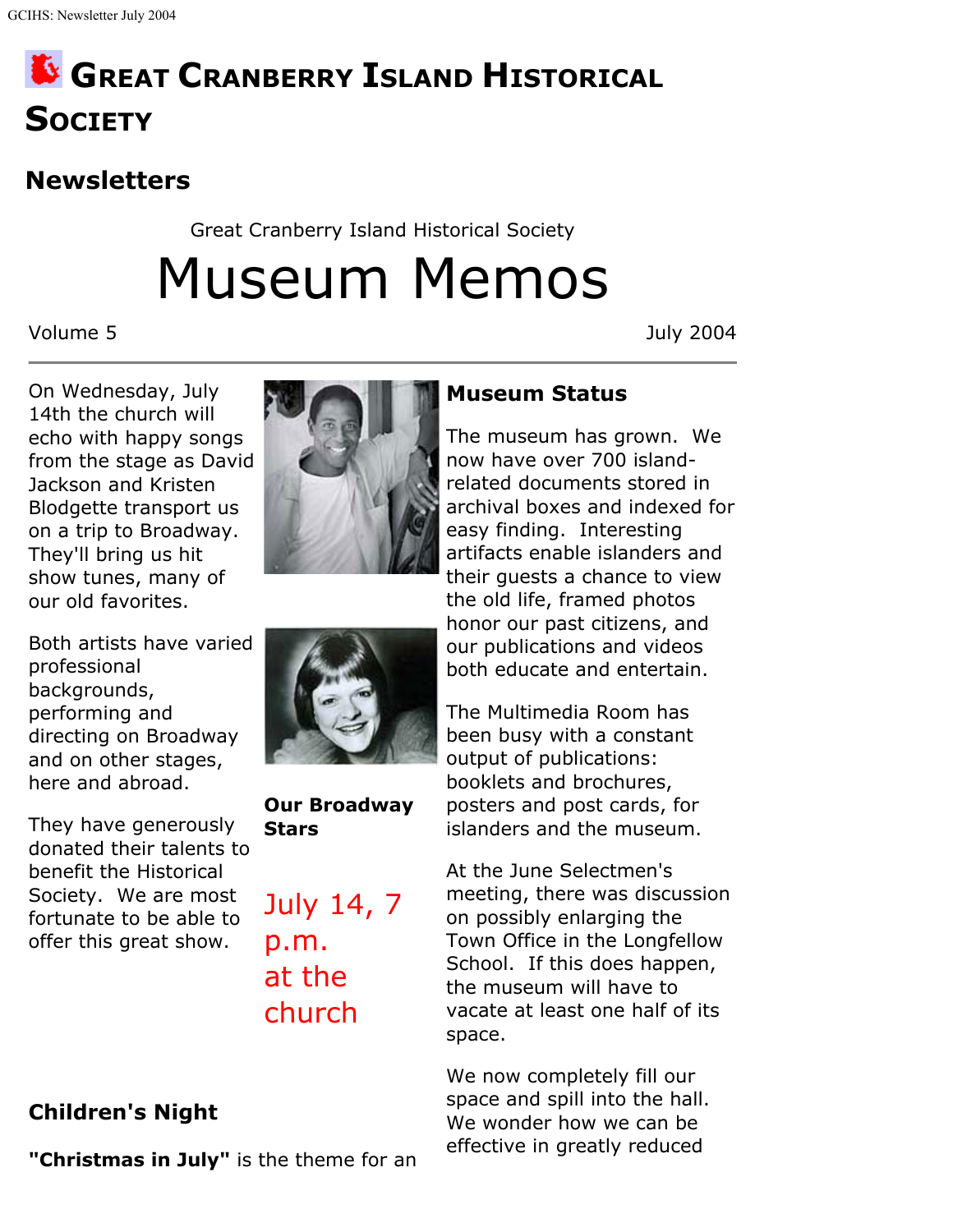evening children's program at the museum on Wednesday, July 21st at 6:30 PM.

Youngsters should come in their pajamas. They will have a fun time decorating gingerbread cookies, singing songs, and making old-time Christmas decorations.

Following a story time led by Susan Storey Frank, they will gather by the Christmas tree to open presents. Later they will get to sample their cookies, served with the traditional hot cocoa.

The evening is planned by Charlotte Harlan, assisted by Historic Society members. Parents are invited. A sign up sheet will be available at the post office. State your child's name and age.

headquarters.

Your Board of Trustees has been diligently working to solve this dilemma. Treasurer Bruce Komusin generously donated two acres of prime woodland to the Historical Society. The Board will present their plans for this property on August 4th.

#### **Family Files**

Following other museums, we will soon reserve a separate file folder to hold memorabilia for each island family: newspaper articles, photos, genealogies, etc. Everyone is invited to submit materials for the files.

#### **New Publications**

We are happy to announce two new publications for 2004:

#### **"Winter: The Other Season"**

Old Photos of the island, with many stories from year-round residents, by Wini Smart & Bruce Komusin

#### **"Hitty Preble of Cranberry Isles"**

A flat wooden doll, plus a storybook telling how



Sarah Newell and Georgie Ware working on the "Winter: Work & Play" exhibit.

A Note from your President:

I hope you've all visited our new museum exhibit, "Winter, Work & Play." All the great old icecutting tools there were used years ago at Hadlock Pond in Northeast Harbor, and were loaned to us by the Northeast Harbor Maritime Museum.